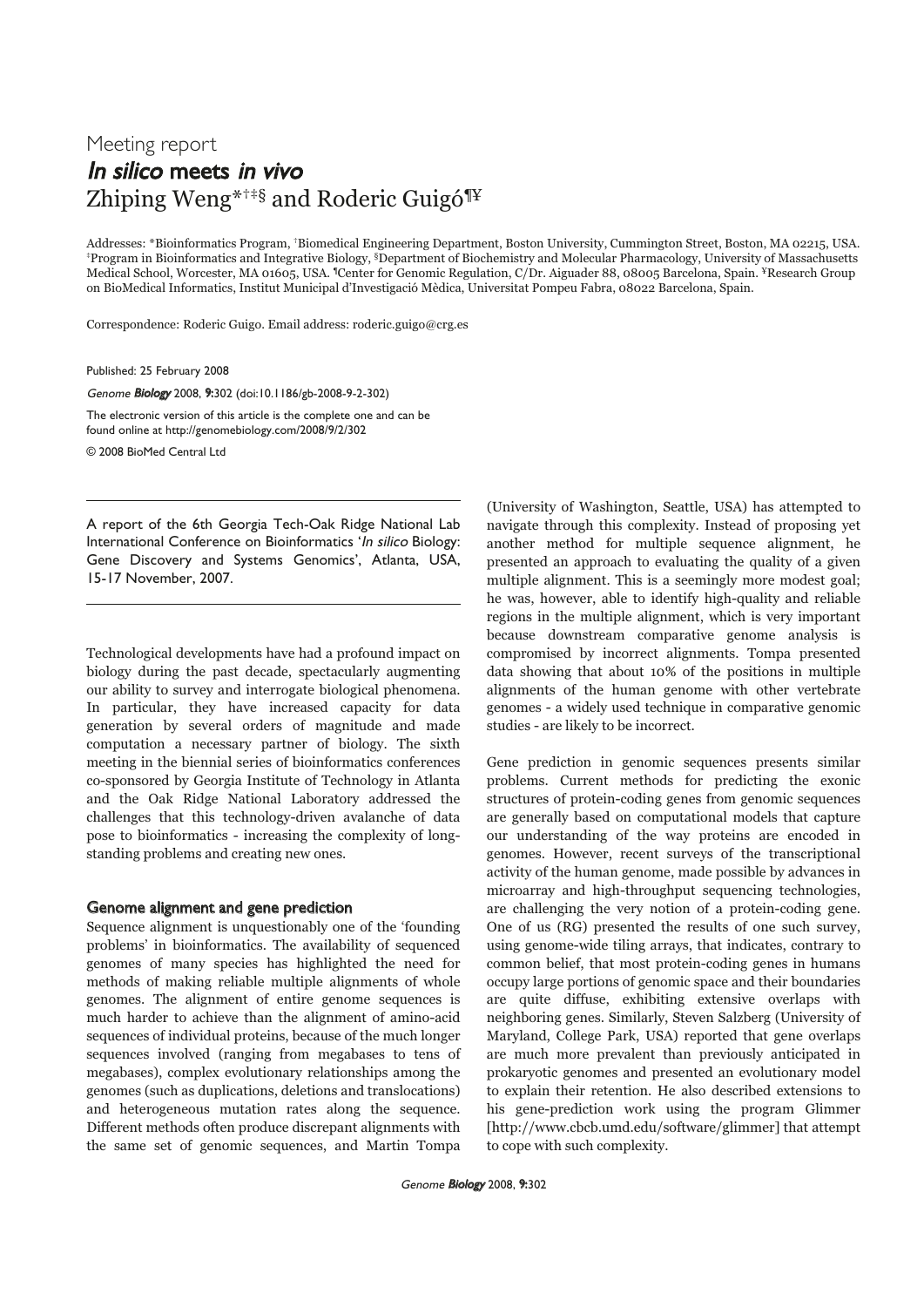The avalanche of data is, of course, beneficial in general. Mario Stanke (University of Göttingen, Germany) presented a method by which data generated to identify genes in one genome can be used to identify genes in another. In this approach, cDNA sequences of one species - assumed to correspond to protein-coding mRNAs - are aligned to its genome, and then the alignment is mapped, via synteny, to the genome that needs to be annotated, using the program Augustus [http://augustus.gobics.de]. Surprisingly, this approach worked better than the direct alignment of 'nonnative' cDNAs to a genome in need of annotation, which has been the typical approach.

Even with the newest rapid-sequencing techniques, the cost of coverage required for a complete assembly of a genome is still prohibitive and many genomes are sequenced to only three- to five-fold coverage, resulting in fragmentary genome sequences even when there is no misassembly. Tatiana Tatusova (National Institutes of Health, Bethesda, USA) illustrated the dangers of assuming that biologically meaningful data can be obtained from such draft genomes using standard computational approaches. She showed, for instance, that low genome sequence coverage correlates with frameshifting disrupting the inferred protein sequence. She illustrated this by comparing annotations in the cow genome (less than 5x coverage) with the equivalent in the mouse genome (more than 5x coverage).

Phylogenetics in particular has felt the impact of the avalanche of genomic data. As more sequences become available for a larger number of species, building phylogenetic trees becomes computationally more demanding. Although algorithms are being developed to minimize computing time and memory, even computationally savvy biologists still need assistance in selecting the most appropriate algorithms and running them. Jean-Michel Claverie (University of the Mediterranean, Marseilles, France) has recognized this challenge and is one of the leaders of the Phylogeny.fr project. The goal of this project is to provide state-of-the-art algorithms for phylogenetic reconstruction in an integrated manner with a user-friendly interface. These algorithms are accessible to experimental biologists as a web server [http://www.Phylogeny.fr], providing the computational resources required to analyze larger datasets. Our personal experience with the tools generated within this project is very positive.

## From sequence to function

Improved techniques have also led to a surge of data identifying regions in metazoan genomes that are bound by regulatory proteins or bear epigenetic marks that influence transcriptional regulation. One of us (ZW) presented an integrative analysis of open-chromatin (DNase-chip) and chromatin immunoprecipitation followed by microarray (ChIP-chip) data in several human cell lines, concluding that

most ubiquitous open chromatin regions belong to two types: promoters for housekeeping genes or insulators bound by a protein named CTCF. On the other hand, celltype-specific open chromatin regions are decorated with a large number of epigenetic marks, are bound by enhancerbinding proteins, and harbor motifs recognized by transcriptional factors specific to the corresponding cell type. Martin Vingron (Max Planck Institute for Molecular Genetics, Berlin, Germany) reported an affinity-based model for predicting binding sites for transcription factors in DNA regions detected by ChIP-chip. His model uses a sophisticated normalization scheme such that the bindingsite scores of different transcription factors can be directly compared. Jun Liu (Harvard University, Cambridge, USA) presented a multivariate regression approach for predicting expression patterns from promoter sequences. He concluded that this approach does not over-fit the data and hence is more accurate than a previously implemented Bayesian network method. These studies illustrate new methodological developments driven by the availability of new types and large amounts of data. Martha Bulyk (Harvard Medical School, Boston, USA) updated the meeting on her experimental work characterizing the binding properties of recombinant transcription factors. This study aims to characterize the properties of the DNA-binding domains of hundreds of transcription factors and will have an impact on most computational algorithms that use libraries of such motifs. Bulyk showed how such well-characterized motifs can be used to find cis-regulatory modules in promoters. Soojin Yi (Georgia Institute of Technology, Atlanta, USA) presented an analysis of the methylation and evolution of CpG-rich and CpG-poor promoters. She proposed that the evolution of CpG islands was associated with promoters and that this was a unique feature of vertebrate development.

Statistical genetics has not traditionally been considered an area of bioinformatics, but has attracted the interest of many bioinformaticians over the past few years as a result of the availability of genome-wide data. New sequencing technologies and new ways to classify clinical populations have resulted in whole genome sequences being produced for many well phenotyped individuals, which will greatly facilitate the search for genes underlying human phenotypes, and hence diseases. The identification of rare variants from association studies, on the other hand, requires genotyping data from large populations. Shamil Sunyaev (Harvard Medical School) is addressing this problem, and presented a theoretical study on how many genomesequenced and phenotyped individuals are required to achieve this goal. He concluded that, whereas genome-wide analysis of rare coding variation in individuals at phenotypic extremes will provide a powerful tool for discovery of new gene-phenotype associations, these analyses are likely to require sequencing of very large population panels exceeding 10,000 individuals.